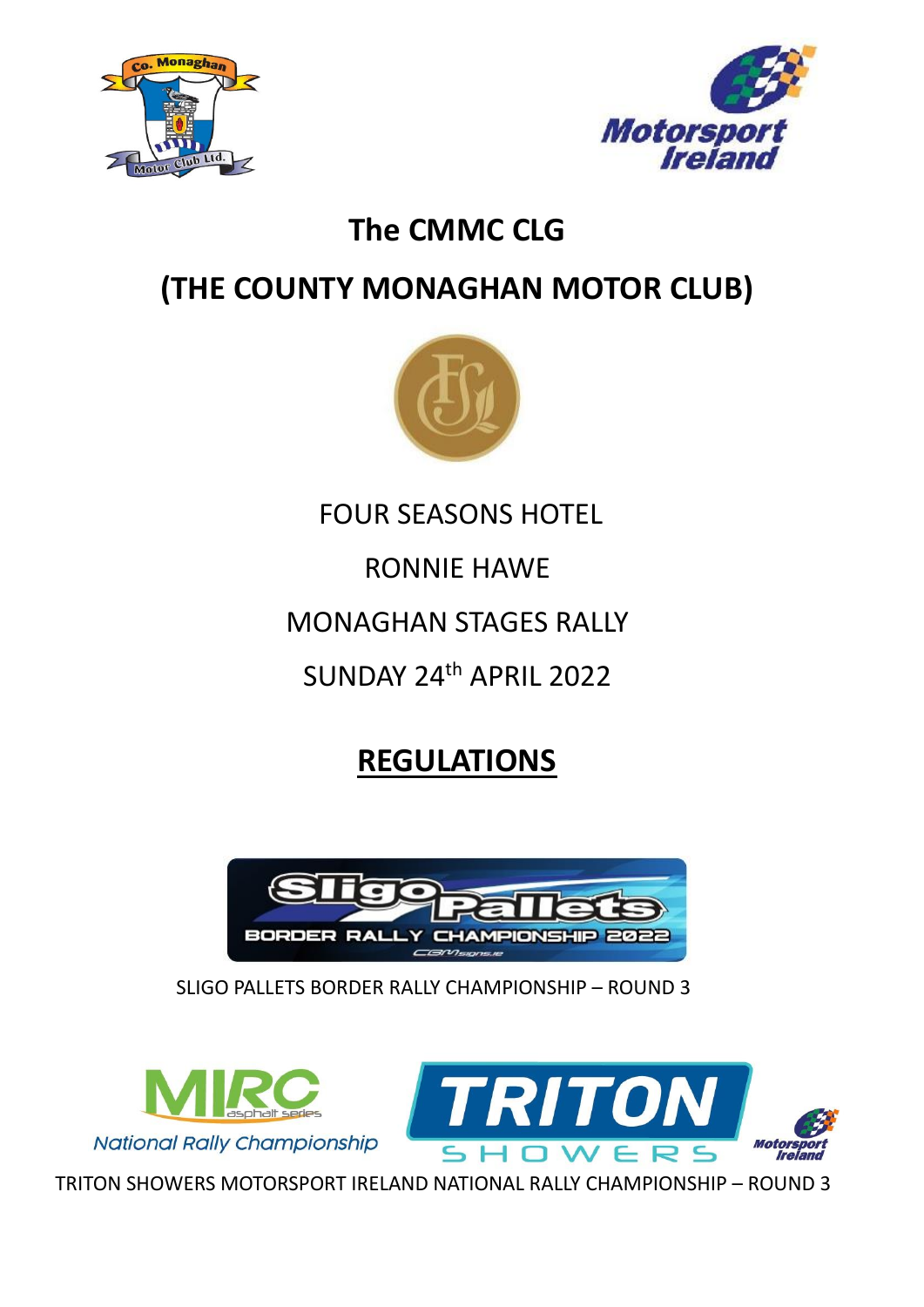The Four Seasons Hotel Ronnie Hawe Monaghan Stages Rally is promoted by The County Monaghan Motor Club CLG and will be held on the 24th April 2022.

The competition will be held under the International Sporting Code of the FIA, the General Competition Rules of Motorsport Ireland including Appendix 25, Appendix 26, Appendix 28, Appendix 29, Appendix 29.1 and Appendix 31 of the current Motorsport Ireland Yearbook, these Supplementary Regulations and current HSE/government regulations and guidelines in place at the time of the event. Amendments to these Supplementary Regulations will be issued by numbered bulletins. All competitors who submit completed entry forms agree to be bound by these regulations.

Competitors are asked not to attend the event if they are displaying any symptoms of COVID-19, are awaiting results of a PCR test or are deemed to be a close contact of a confirmed case of COVID-19.

## 2. Organisation

2.1 These regulations have been submitted to, and approved by Motorsport Ireland who has issued Permit No: 22/035 for the holding of the competition.

Championships for which the rally is a counting round:

- 1. Triton Showers Motorsport Ireland National Rally Championship Round 3
- 2. Sligo Pallets Border Rally Championship Round 3
- 3. County Monaghan Motor Club Traders Championship Round 4

#### **2.2 Officials:**

| Stewards appointed by Motorsport Ireland  | John Carroll & John Crumlish                            |
|-------------------------------------------|---------------------------------------------------------|
| Steward appointed by Organizing Club      | Paul Hughes                                             |
| Clerk of the Course                       | <b>Conor Maguire</b>                                    |
| Motorsport Ireland Safety Delegate        | Aidan Kelly                                             |
| <b>Chief Scrutineer</b>                   | Raymond Knox                                            |
| Deputy Clerk of the Course                | Kerry Stevenson                                         |
| <b>Assistant Clerk of the Course</b>      | <b>Thomas Treanor</b>                                   |
| <b>Tracking Officer</b>                   | Brendan Flynn                                           |
| Secretary of the Event                    | Roisin Meenagh                                          |
| <b>Entries Secretary</b>                  | Roisin Meenagh                                          |
| Club Safety Officer                       | Cathal MacArtain                                        |
| <b>Chief Marshal</b>                      | Ruaidhri Nash                                           |
| Chief Timekeeper                          | Declan McAleer                                          |
| <b>Radio Controller</b>                   | Mary Fitzgerald                                         |
| Press Officer                             | <b>Oisin Sherlock</b>                                   |
| Youth Liaison Officer                     | <b>Conor Maguire</b>                                    |
| Competitors' Relations Officer            | Paul McLaughlin                                         |
| <b>Results Provider</b>                   | <b>Angus Sealey</b>                                     |
| <b>Emergency Services Liaison Officer</b> | Michael McMahon                                         |
| <b>Chief Medical Officer</b>              | Dr Brian Norton                                         |
| Service Area Coordinator                  | <b>Barry Kelly</b>                                      |
| <b>Spectator Safety</b>                   | Declan Gannon                                           |
| <b>Stage Commanders</b>                   | Fintan Keenan, Peter Deery, Sam Patterson               |
| Deputy Stage Commanders                   | Gerard McArdle, Fintan Larmer, Brian Byrne              |
| Car Accountability                        | Andy Mackarel                                           |
| Sweeper                                   | Damien Treanor                                          |
| Super Rally Co-Ordinator                  | <b>TBC</b>                                              |
| <b>Chief Rescue Officer</b>               | Fergal Henehan                                          |
| 00 Safety Cars                            | Gerry Kelly, Mac McKenna, Stephen Kellett, Gerry Hyland |
|                                           |                                                         |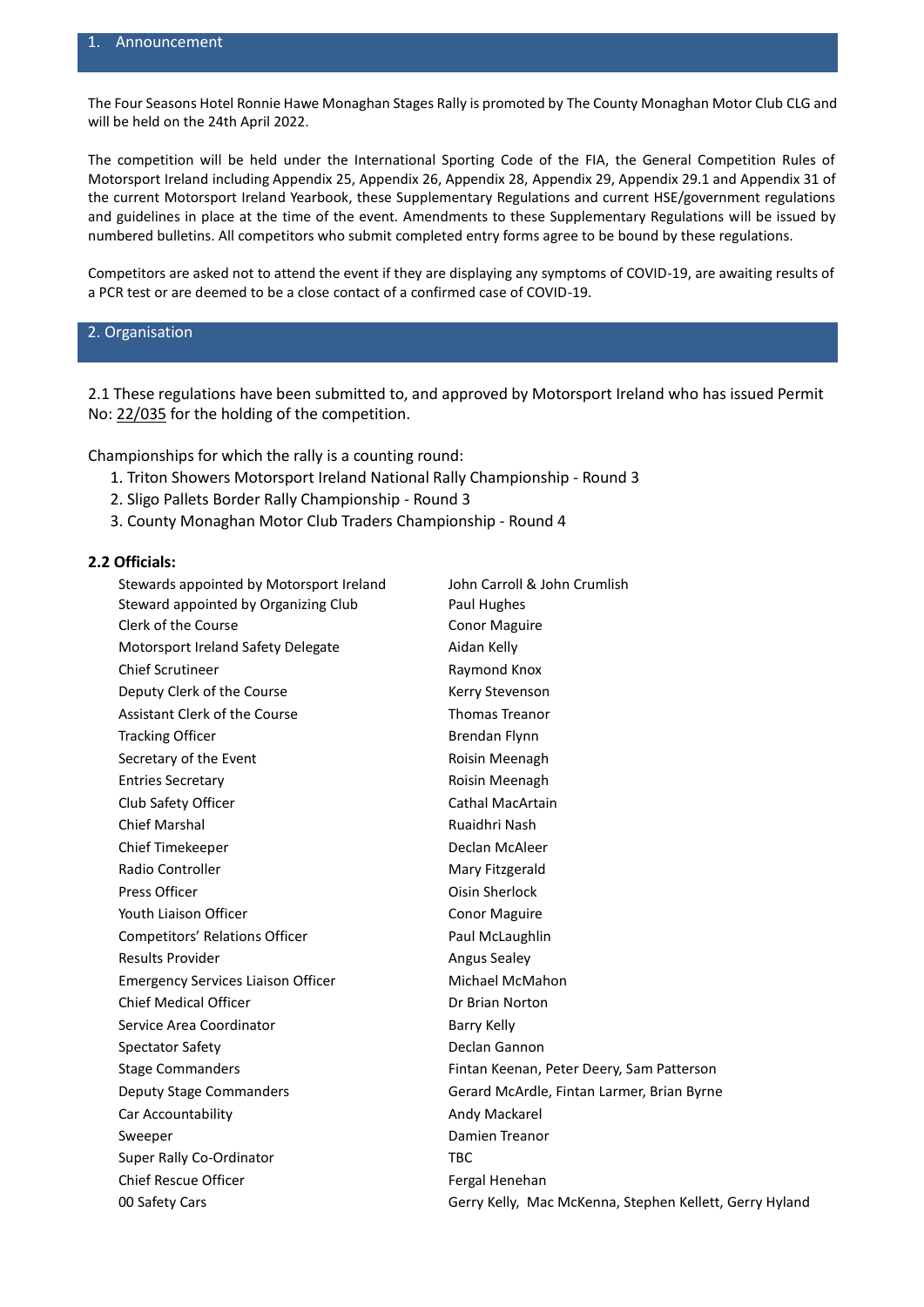- 2.3 Rally Headquarters: Four Seasons Hotel, Monaghan
- 2.4 Entries Secretary Contact Details: Roisin Meenagh,

Email: [monaghanrally20@gmail.com](mailto:monaghanrally20@gmail.com) 

## 2.5 **Official Notice Board:**

The official notice board will be the Sportity app. and will be in operation from

01/03/22 until 25/04/22. Sportity Password **MONSTAGES22**

## 3. Programme

| <b>Event</b>                              | <b>Date</b>                                  | <b>Time</b>     | <b>Location</b>                                  |
|-------------------------------------------|----------------------------------------------|-----------------|--------------------------------------------------|
| Supplementary Regulations available       | On<br>publication<br>of these<br>regulations |                 | www.monaghanmotorclub.net<br>Sportity            |
| Entries open                              | 28/03/22                                     | 09.00           |                                                  |
| Entries close (including priority)        | 13/04/22                                     | 17.00           |                                                  |
|                                           |                                              |                 |                                                  |
| <b>Final Instructions Posted</b>          | 18/04/22                                     |                 | Sportity                                         |
|                                           |                                              |                 |                                                  |
| Reconnaissance Registration               | 23/04/22                                     | $08.30 - 10.30$ | <b>Rally Office</b><br><b>Four Seasons Hotel</b> |
| <b>Additional Recce Registration Date</b> | 17/04/22                                     | $09.30 - 10.30$ | <b>Rally Office</b><br><b>Four Seasons Hotel</b> |
| Reconnaissance                            | 23/04/22                                     | $09.00 - 16.00$ |                                                  |
| <b>Additional Recce Date</b>              | 17/04/22                                     | $10.00 - 17.00$ |                                                  |
|                                           |                                              |                 |                                                  |
| <b>Mechanical Scrutineering</b>           | 23/04/22                                     | 15.00 - 20.00   | McElvaney Motors, Dublin Rd.,<br>Monaghan        |
|                                           |                                              |                 |                                                  |
| <b>Documentation Scrutineering</b>        | 23/04/22                                     | $15.30 - 20.30$ | <b>Rally Office</b><br><b>Four Seasons Hotel</b> |
|                                           |                                              |                 |                                                  |
|                                           |                                              |                 |                                                  |
| <b>Competitors Safety Briefing</b>        | 24/04/22                                     | 08.30           | Four Seasons Hotel & Sportity                    |
|                                           |                                              |                 |                                                  |
| <b>Rally Start</b>                        | 24/04/22                                     | 09.50           | <b>Four Seasons Hotel</b>                        |
| Rally Finish (1st car)                    | 24/04/22                                     | 17.28           | <b>Four Seasons Hotel</b>                        |
|                                           |                                              |                 |                                                  |
| Results                                   | 24/04/22                                     | 19.00           | Sportity                                         |
|                                           |                                              |                 |                                                  |
| Prizegiving                               | 24/04/22                                     | 20.00           | <b>Four Seasons Hotel</b>                        |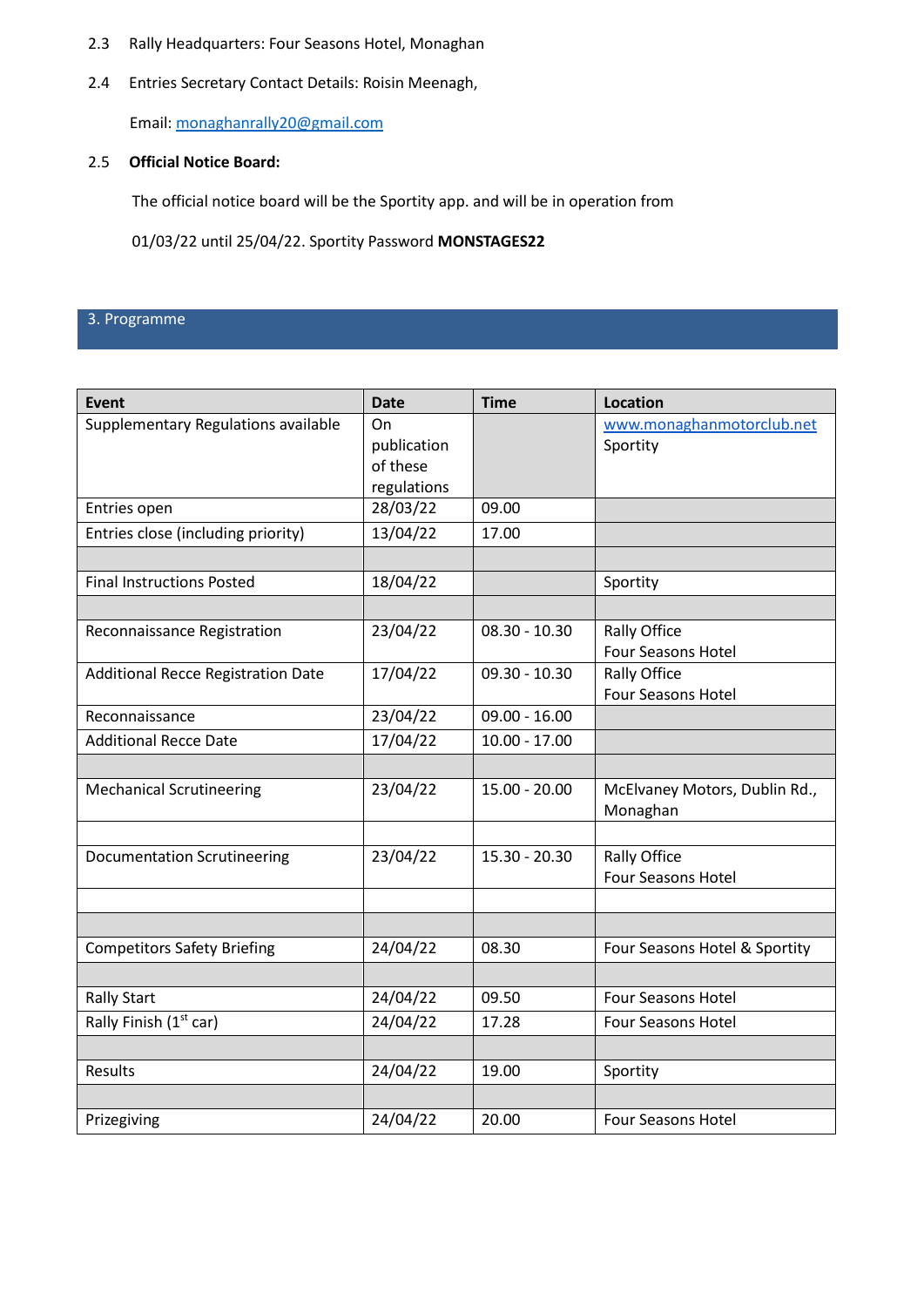#### **4.1 Information:**

- 4.1.1 Entries may be submitted by all persons holding a valid FIA Competition License or Commercial Entrants License as issued by a recognized ASN.
- 4.1.2 All entries must be made on the official online Entry Form,

https://www.shannonsportsit.ie/evo/Entry?event=IE-MGHN-MN22 to be fully completed and signed by the entrant, driver and navigator with the appropriate fee submitted by Electronic Funds Transfer, with the entrant's name as reference to the account details below. Incomplete or illegible forms will be returned. Entry fee bank transfers must have a reference included otherwise they cannot be accepted as payment of entry fees. Please note: Entries will be deemed incomplete and will not be accepted unless accompanied by the full entry fee.

- 4.1.3 Entries from other (non MI/MSUK) ASN INTERNATIONAL grade STAGE RALLY license holders from abroad may be accepted provided:
- 4.1.3.1 The license holder has written permission from his/her ASN (National Governing Body) to compete in the declared "national competition organised abroad".
- 4.1.3.2 The license holder holds an FIA INTERNATIONAL grade STAGE RALLY license.
- 4.1.3.3 The Motorsport Ireland (MI) office has been contacted in the first instance and has given PRIOR approval for each individual competitor before an entry can be accepted. Written proof of which must be provided to the organisers

Note: The license holder must be listed on the IRDS/ BRDS Database published weekly on MI Website. BRDS can be applied for via the MI website or by contacting the MI office. This must be applied for a minimum of 2 weeks before the event

Completed entries will be accepted on a first come first served basis. In the event of an excess of 150 entries being received, a reserve list will be compiled in order of receipt of entries.

Note: The club reserves the right to refuse an entry without assigning a reason.

The number of starters (including juniors) will be limited to 150. The number of starters in the Junior Class will be limited to 25.

#### **4.2 Entry Fee:**

The Main Field entry fee is €750. The Historic (Classes 17-19) entry fee is €750 The Junior (Class 16) entry fee is €700

The entry fee includes the Personal Accident Insurance, IRDS / BRDS Insurance at standard rate.

All competitors should ensure they are listed on the IRDS / BRDS Data Base, as published by Motorsport Ireland on the Thursday prior to the event. Contact Motorsport Ireland with any queries +353 (0)1 6775628.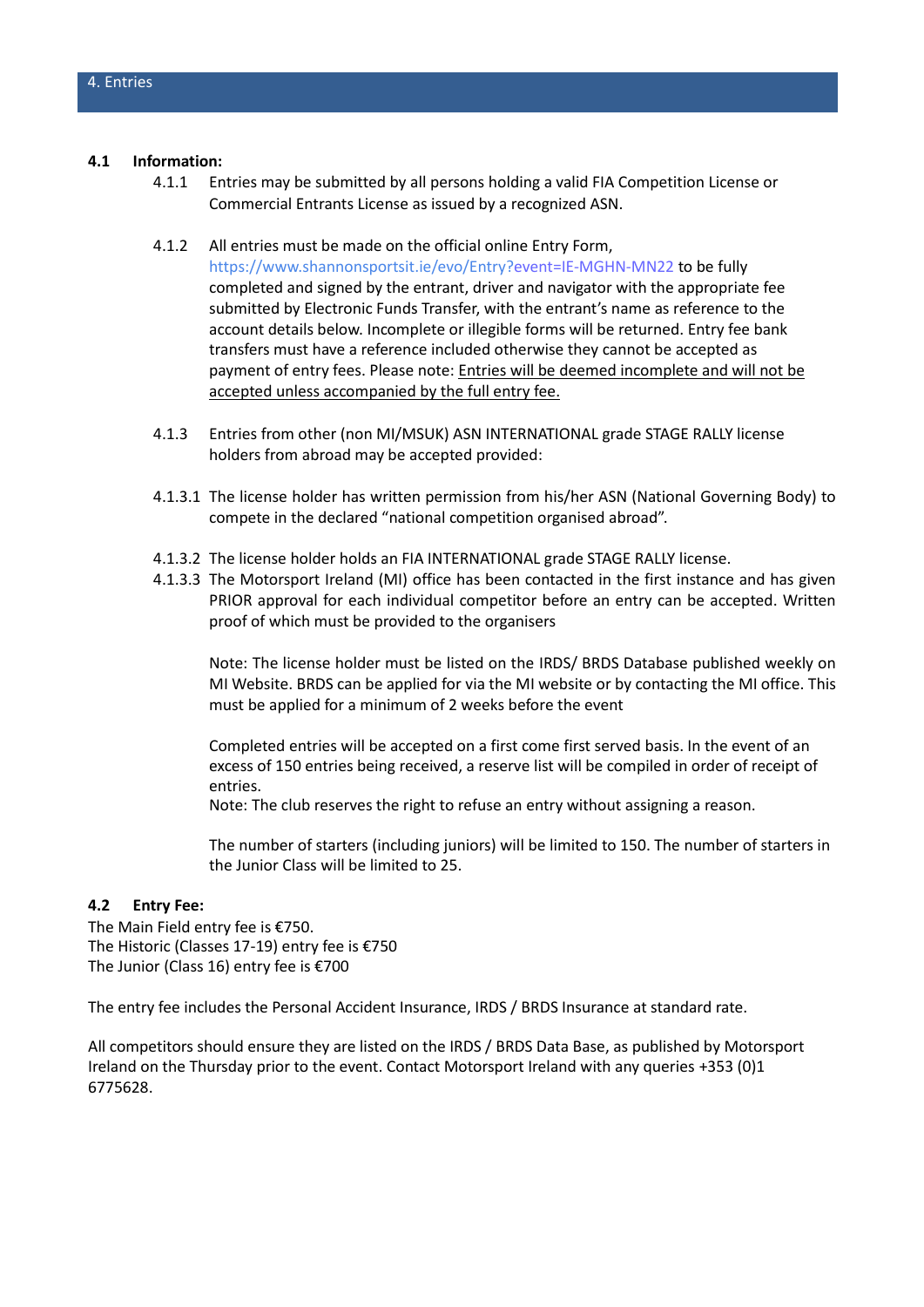**Electronic Funds Transfers to be made to:**

**Account Name: The CMMC CLG IBAN: IE52AIBK93247768342060 BIC: AIBKIE2D**

**IMPORTANT - Ensure competitor name is included as the reference. Cash should not be sent with an entry.**

## Withdrawals:

If an entry is withdrawn before 17.00 hrs on Friday 15th April, the entry fee will be fully refunded. Entries withdrawn after that time will be refunded less the cost of insurance related to the entry. Please note: Withdrawal of all entries must be completed via email to the Event Secretary.

## 4.3 Entry Criteria:

In the event of an excess of 150 entries being received, the following criteria will be applied to all entries received from the opening to the closing date of entries:

Motorsport Ireland Triton Showers National Rally Championship:

The First Two Registered drivers in Classes 3 & 5; the First Three Registered drivers in Classes 1, 2, 9, 10 & 15; the First Four Registered drivers in Classes 11F, 11R, 12, 14 & 20; the First Seven Registered drivers in Class 4, 7 & 13; the first Seven Registered drivers in class 16, will be entitled to priority provided that their entries are in order on the closing date. In the event of the registered drivers entitled to priority in each of the classes above not having a valid entry submitted by the closing date, the priority will pass to the next registered driver in that class who has a valid entry submitted. This will facilitate a maximum of 60 Registered Drivers receiving priority entries for the events.

Sligo Pallets Border Rally Championship: First two drivers in each class

15 places at the discretion of the organisers

### 5. Classes

5.1 The event will include classes, as per Appendix 29.1 of the current Motorsport Ireland Yearbook

5.2 Notes on Classes:

For further details on requirements for cars in classes 1 to 7, refer to [www.fia.com, A](http://www.fia.com/)ppendix J, articles 252 to 261 (Article 260 refers to cars in Group R).

Refer to Appendix 29.1, Notes on Classes, Articles 1 to 24 of the current Motorsport Ireland Yearbook for further information on class eligibility.

## 6. Reconnaissance

#### 6.1 Information:

Pace notes will be allowed on the event and competitors will be allowed to make pace notes on 24th April 2022 from 09.00 hrs to 16.00 hrs

Competitors must sign on before commencing reconnaissance at: Location: Rally Office, Four Seasons Hotel Time: 08.30 to 10.30 hrs

Recce stickers must be displayed on the reconnaissance car windscreen.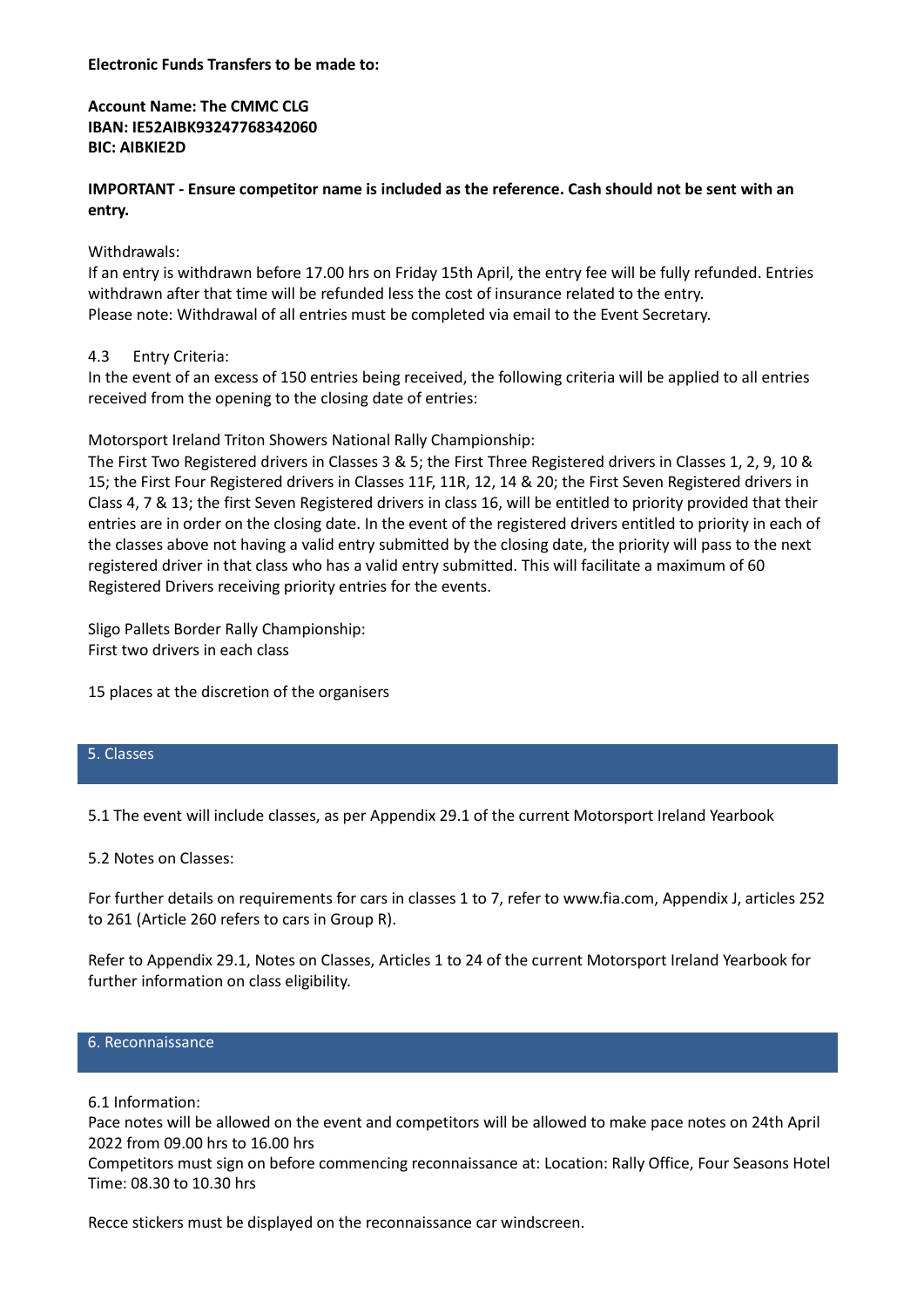For those unable to recce on 24<sup>th</sup> April, an additional recce date has been provided on 17<sup>th</sup> April with sign on between 09.30 and 10.30 in Four Seasons Hotel.

6.2 Pace note providers:

Pace notes will be available for sale by third parties. The club has no involvement in their preparation and accepts no responsibility or liability for their accuracy or otherwise.

6.3 Restrictions:

Your attention is also drawn to Appendix 29, article 4 of the current Motorsport Ireland Yearbook referring to a competitor found on a stage outside the reconnaissance period.

6.4 Penalties:

As per Appendix 29, Article 4 of the current Motorsport Ireland Yearbook. Reports of breaches of above regulations will be submitted to Motorsport Ireland who may convene a tribunal of inquiry.

7. Administrative checks

Documentation scrutineering is located at Rally Office, Four Seasons Hotel on 24th April from 15.30 to 20.30 hrs.

Competition licences, IRDS or BRDS compliance and other documentation as requested must be presented at documentation scrutineering.

## 8. Scrutineering

Mechanical Scrutiny will take place on 24th April from 15.00 to 20.00 hrs at McElvaney Motors, Dublin Road, Monaghan.

Post Event Mechanical Scrutiny will take place by invitation at McElvaney Motors, Dublin Road, Monaghan. Refer to Appendices 2 and 29.1 of the current Motorsport Ireland Yearbook for scrutiny requirements

## 9. Servicing

- There will be a designated fixed Service Area.
- Outside of the Service Area, Support / Service is expressly forbidden (Article 11.5, Appendix 29 of the current Motorsport Ireland Yearbook).
- Judges of Fact will monitor the route.
- Ground sheets must be utilized by all crews.
- Waste /Recycling bins will be provided in the Service Area and all crews are requested to place all rubbish and recyclable items in the bins.
- Competitors are requested to remove all oil / fluids and tyres from the Service Area.
- Please refer to Appendix 25, Art. 2.10.2 of the current Motorsport Ireland Yearbook regarding fire extinguishers

requirements and signage in the Service Area.

Smoking by competitors or service crews is prohibited within the Service Area.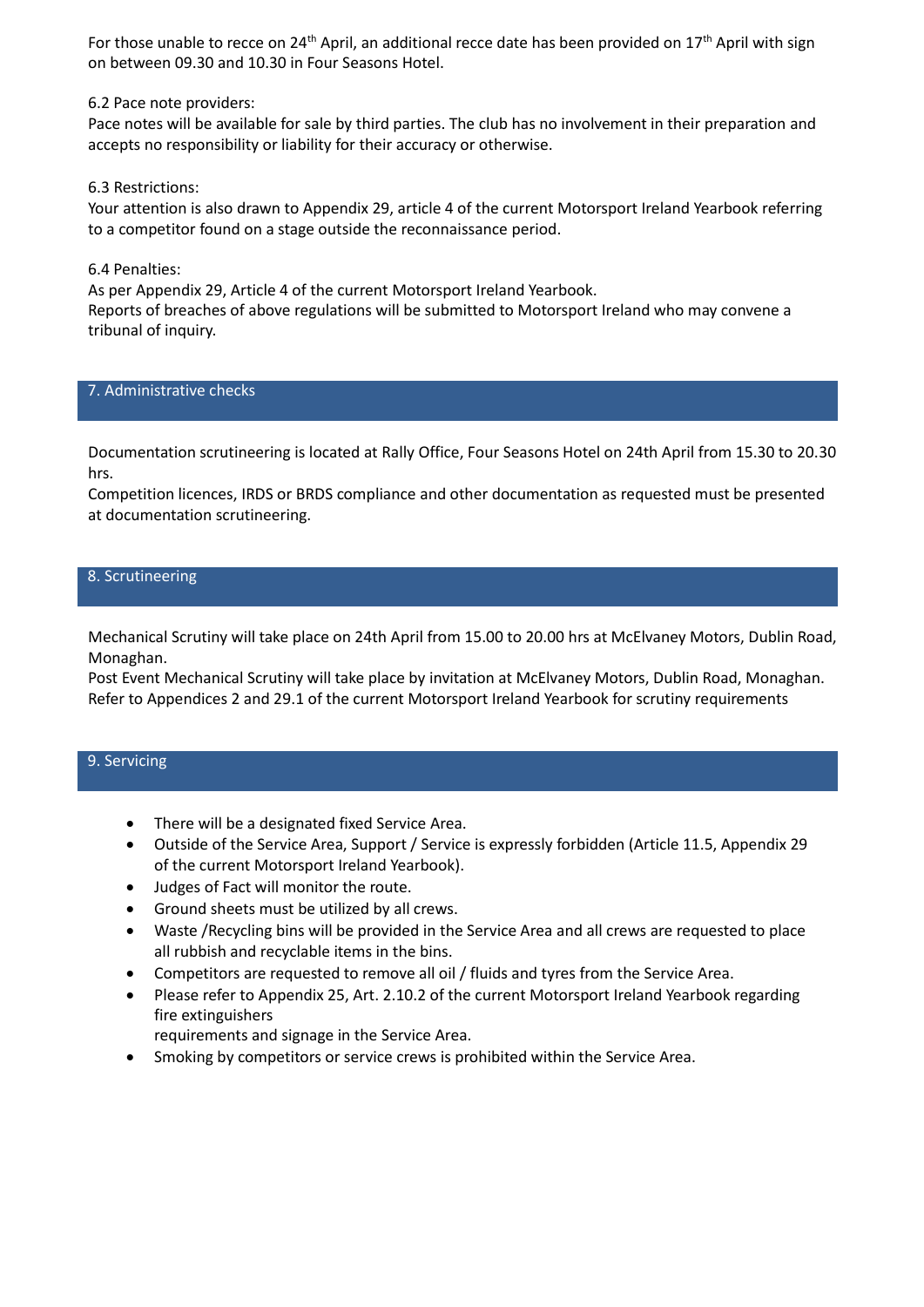10.1 Competitors Safety Briefing:

Competitors Safety Briefing will be held on 23/04/22 at 08.30 hrs in Four Seasons Hotel. It is compulsory for at least one member of the crew to attend. (Appendix 25, Article 3.2). Competitors Safety Briefing is also available on Sportity.

10.2 Route Information:

The rally will take place over a route of approximately 109 stage kilometers and 104 road kilometers and will comprise of nine sealed surface stages with service after SS 3 and SS 6. Cars in the Junior Class (Class 16) will compete over all nine stages.

10.3 Super Rally:

A restart after retirement facility (Super Rally), as per Art 13, Appendix 29 of the current Motorsport Ireland Yearbook, will be operated on the rally.

### 11. Super Rally (Restart after Retirement)

#### 11.1: General

11.1.1 The rally will operate Super Rally in accordance with Art 13, Appendix 29 of the current Motorsport Ireland Yearbook.

11.1.2 A crew retiring from the rally between Parc Ferme Out and Arrival Control of SS3, may restart the rally from Service Out Control after 3 stages, or Service Out Control after 6 stages (subject to compliance with 11.3.1 below).

Cars retiring from the rally on Special Stages 3, 4, 5 or the following road sections, may only restart from Service Out Control after 6 stages (subject to compliance with 11.3.1 below). No restart will be permitted for crews retiring on Special Stages 6, 7, 8 or 9

A restart will not be permitted where a crew has been excluded for non-compliance with eligibility requirements, traffic violations or a decision of the COC / SRC (Super Rally Co-Ordinator).

On retirement the crew must hand in their time cards to Car Accountability or the marshal / timekeeper at the next available location / Time Control.

Crews must retain the duplicate copy of the time card, to present to SRC as proof of stages completed.

11.1.3 Competitors must register for Super Rally if they wish to restart from Service Out Control after 3 stages or from Service Out Control after 6 stages by contacting the SRC prior to a time that will be specified in Final Instructions.

Service Vehicles will not be permitted to access the Stage or any closed road between runs. The organisers will, where possible, endeavor to remove any car to the nearest location where it can exit the stage.

The transport of the car from that location is the responsibility of the competitor. The car must return by direct route to the Service Area.

11.1.4 Competitors availing of Super Rally must present themselves at Service Out Control after 3 stages or Service Out Control after 6 stages, with their car, for re-scrutineering.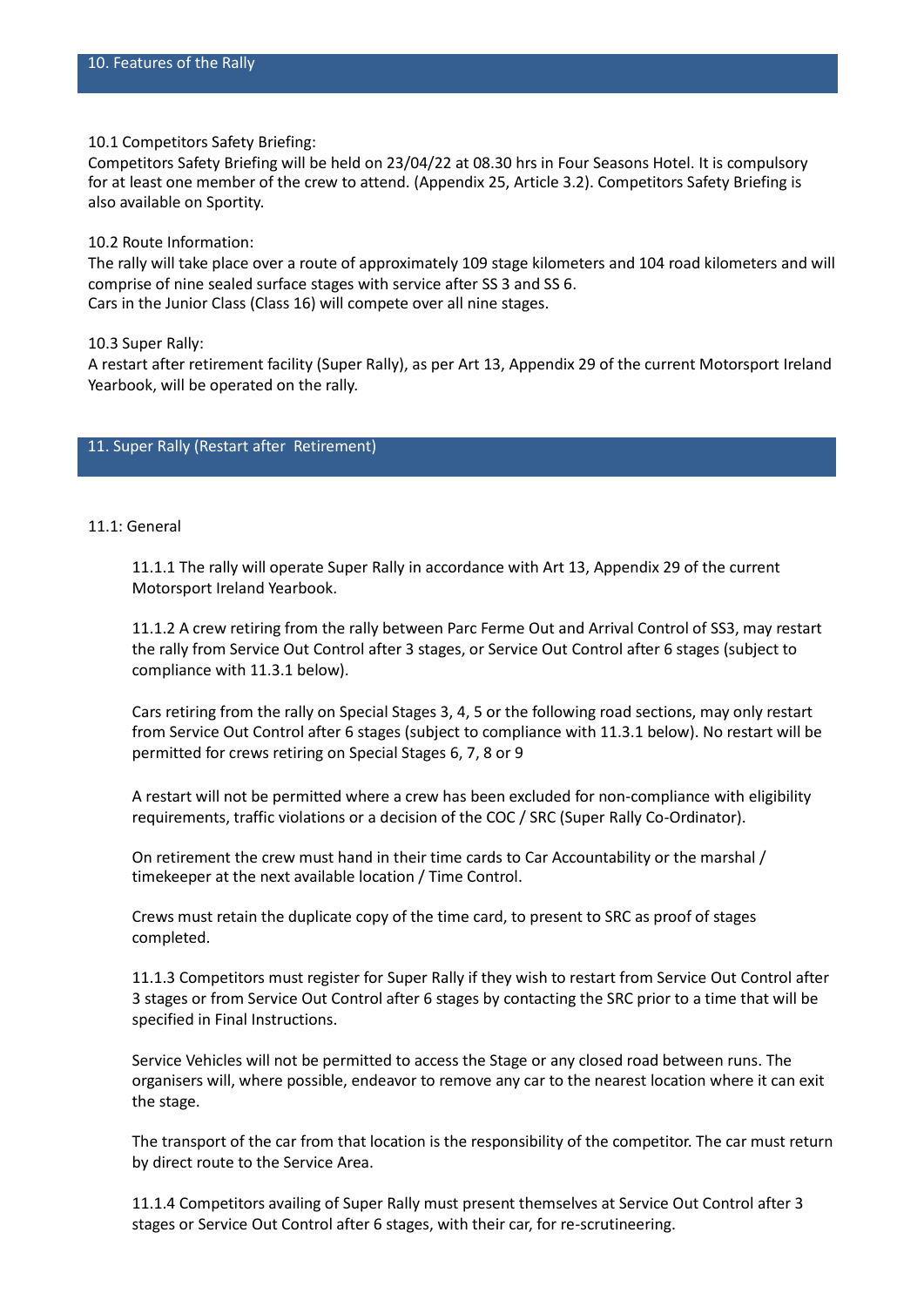Due time is 10 minutes before their original due time at that Control, and 15 Minutes maximum lateness will apply.

11.1.5 The SRC, once satisfied that the crew meets the conditions for a restart, will issue new time cards which will have a restart time and restart Control Number.

The restart position within the field shall be at the discretion of the COC / SRC.

11.1.6 The organisers reserve the right to disallow restart on safety grounds or if the restart would interfere with the running of the rally.

11.2 Penalties:

11.2.1 Penalties will be applied as per Article 13.5, Appendix 29 of the Motorsport Ireland Yearbook.

11.3 Award Eligibility:

11.3.1 In order to be classified as a finisher the crew must complete a minimum of 5 special stages, which must include the final loop of stages and the finish control.

11.3.2 Crews completing the rally under Super Rally regulations will be eligible to score points in Championships.

#### 12. Awards

### 12.1 Award Details

| 1 <sup>st</sup> Overall       | 2 Trophies |
|-------------------------------|------------|
| 2 <sup>nd</sup> Overall       | 2 Trophies |
| 3rd Overall                   | 2 Trophies |
| 1 <sup>st</sup> in each class | 2 Trophies |
| 2 <sup>nd</sup> in each class | 2 Trophies |
| 3rd in each class             | 2 Trophies |
| <b>Best Ladies</b>            | 2 Trophies |
|                               |            |

#### 12.2 Notes:

Overall winners are not eligible for class awards.

If 5 or more entries are not received in each class, the organisers reserve the right to amalgamate classes or reduce the awards accordingly.

## 13. Judges of Fact

List of Judges of Fact will be advised in final instructions and will be posted on the official notice board. The decision of a Judge of Fact will be final.

13.1 Judges of Fact: All named officials including those listed below, are Judges of Fact. Garry Farrelly, Ciaran Tynan, Diarmuid Leane.